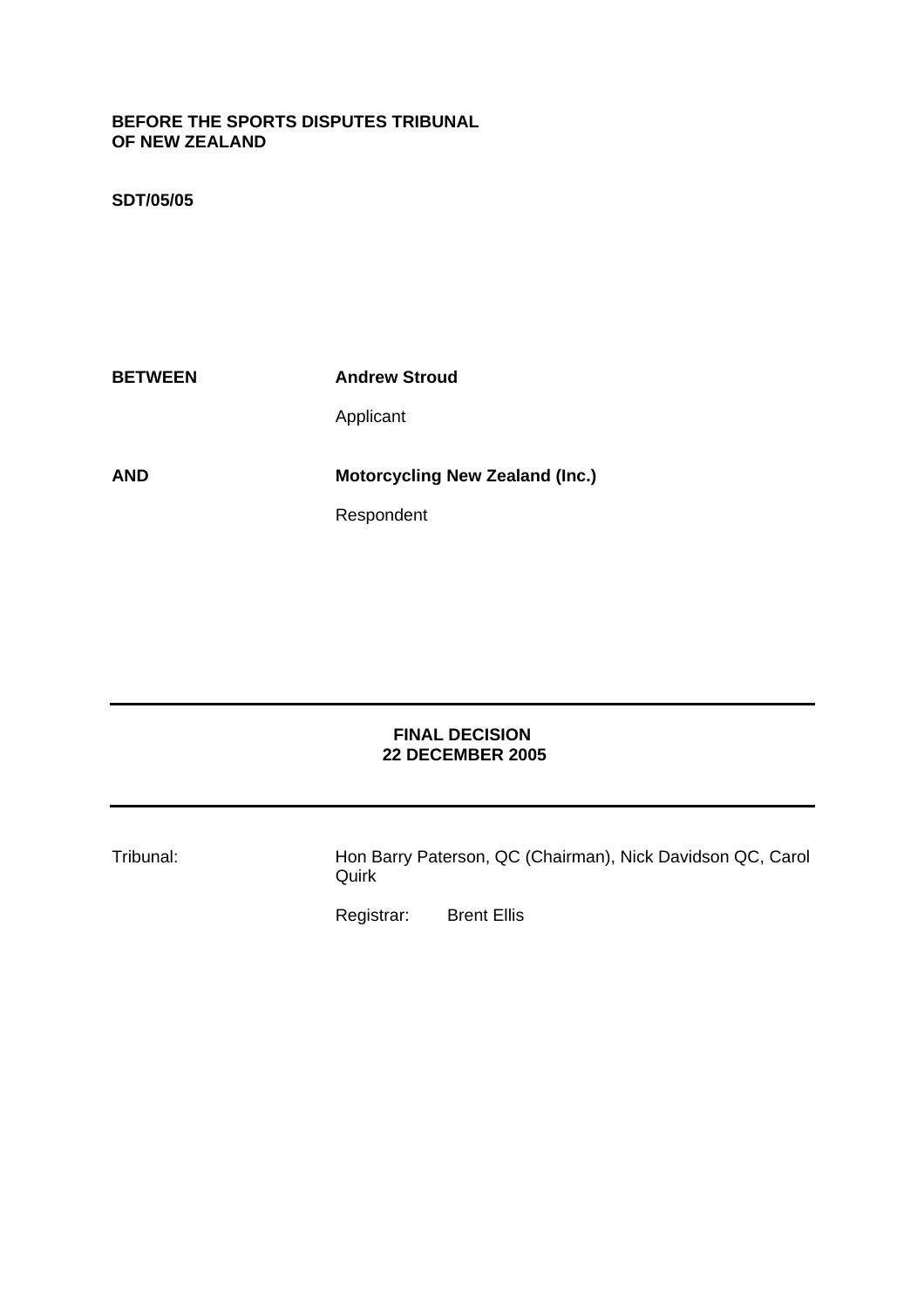# **Introduction**

- 1. This Final Decision should be read with the Provisional Decision dated 9 November 2005.
- 2. The Provisional Decision concluded that the processes within Motorcycling New Zealand ("MNZ") had miscarried, beginning with a "*protest*" by Mr Love as a competitor against the decision of the Steward, Mr New, which relegated Mr Stroud to second place, following a finding that he had passed under a yellow flag.
- 3. The Provisional Decision held that the "*protest*" should have been an appeal under Rule 7-4-1. "*Every person … affected by a decision of the Steward*" will have a sole right of appeal to the Appeal Committee of MNZ. Even if it had been a protest under the Rules, the process which followed was defective in a number of respects.
- 4. The Appeal Committee should have sat on appeal from the Steward's decision. There was then scope to have remedied defects in the earlier "*protest*" hearing, but the Appeal Committee fell into error, in the way the hearing was conducted.
- 5. The MNZ Board process did not cure these defects.
- 6. All MNZ processes, at all levels, were conducted in good faith. The finding of procedural defect was based on the lack of proper opportunity for Mr Stroud to take part and does not come with a criticism of the good purpose and intent of those within MNZ who were involved. The Rules in the Manual of Motorcycle Sport are complex, and there are major differences of view, honestly held, about important elements of race practice and rule application. This Tribunal expects these will be addressed. An example is the different understanding held by experienced officials about the way the area of danger is defined by cones, relevant to a yellow flag caution. Another example is the different views held on the meaning of "overtaking" in the yellow flag rule.

## **The consequence of procedural defect**

7. The procedures within MNZ had to be "*rewound*". The only decision which survives is that of Mr New, relegating Mr Stroud to second place.

## **What can this Tribunal do?**

8. The Provisional Decision sets out the relevant grounds on which an appeal may be heard before this Tribunal (see paragraph 28 Provisional Decision). **Whether a**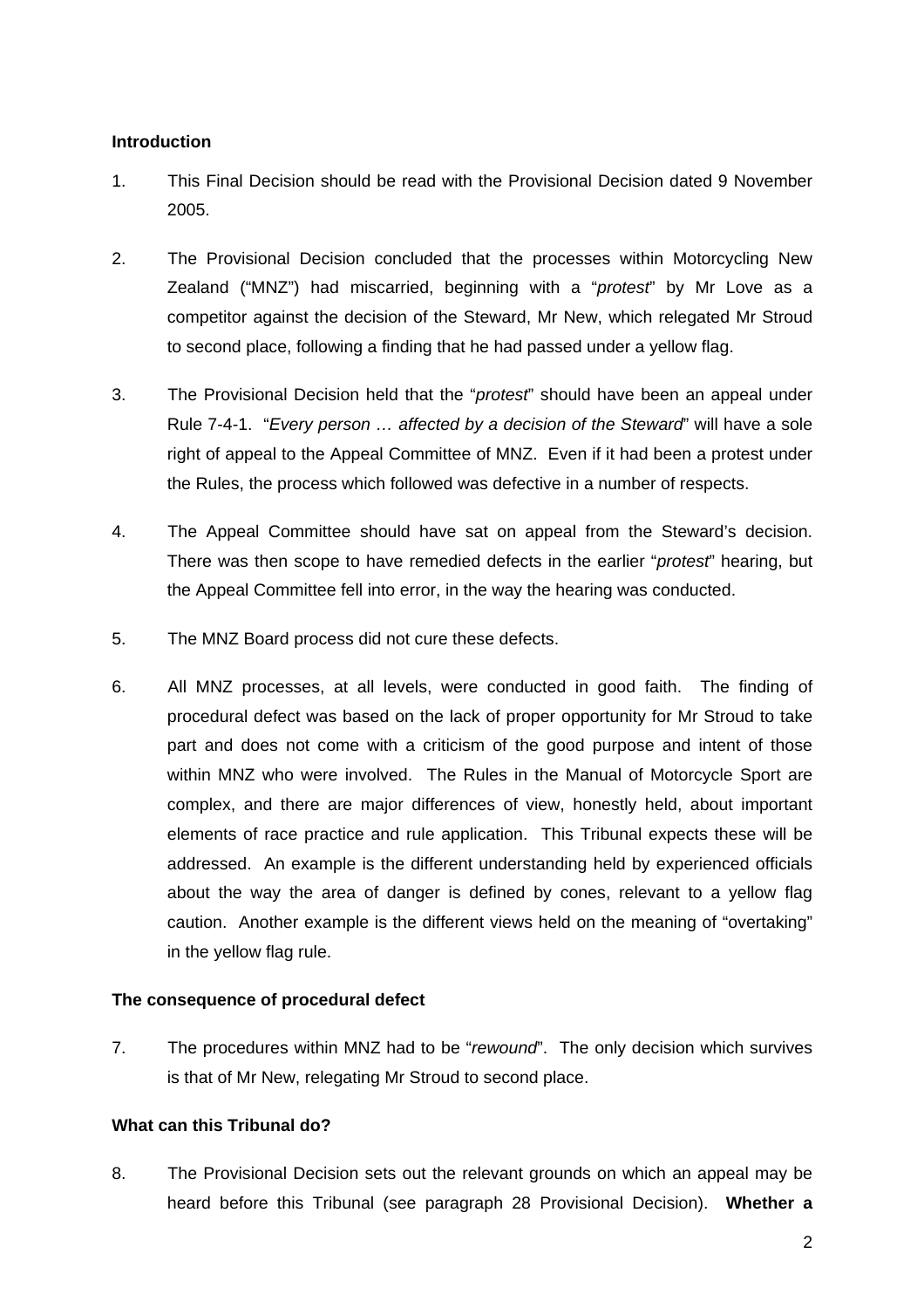**breach occurred** may be appealed if there is substantial new evidence. We heard a good deal of evidence not previously before Mr New, the "*Protest*" Committee, Appeal Committee, or the Board of MNZ. We found no basis to disturb the Steward's finding of breach.

#### **The first point as to penalty – is Rule 6-19-1 exclusive?**

9. Mr Love submitted that Rule 6-19-1 applies exclusively, so that relegation was not available to Mr New. Rule 6-19-1 provides

> *"Failure to observe flag instructions and signals renders riders liable to fine, exclusion, suspension or disqualification".*

- 10. The Tribunal in its Provisional Decision concluded that the Definitions in the Rules create real difficulties with interpretation when applying Rule 6-19-1, and there are other interpretative difficulties.
- 11. While "*fine*", "*exclusion*", "*suspension*" or "*disqualification*" **might** be appropriate as "*fitting*" the facts, this Tribunal concluded **on a provisional basis** that it could not have been intended that these sanctions were the **only** sanctions available for breach of the yellow flag rule, and that there is jurisdiction to go beyond Rule 6-19-1 to relegate, or to apply any other penalty under Rule 7-3-1 (both of which apply to decisions made by Stewards).
- 12. There is no Rule which sets out exactly what an Appeal Committee may impose (see Rule 7-4-11), but it may for example *"quash or amend*" a decision on penalty. The Board of MNZ may go further, under Rule 7-3-2, which gives it power to suspend and expel a member.

## **The need for further consideration**

13. Mr Love had not appeared or been represented at any hearing, and his was the "*appeal*" which questioned the scope of the penalties available to the Steward for passing under a yellow flag. Therefore all parties were given an opportunity to make submissions within fourteen days **on the extent of a Steward's powers to impose penalties for breach of the yellow flag rule**.

## **Mr Love's response**

14. Mr Love said the intent of his "*protest*" was that Rule 6-19-1 should be enforced, and he identified a safety issue of importance to motorcycle racing in New Zealand. He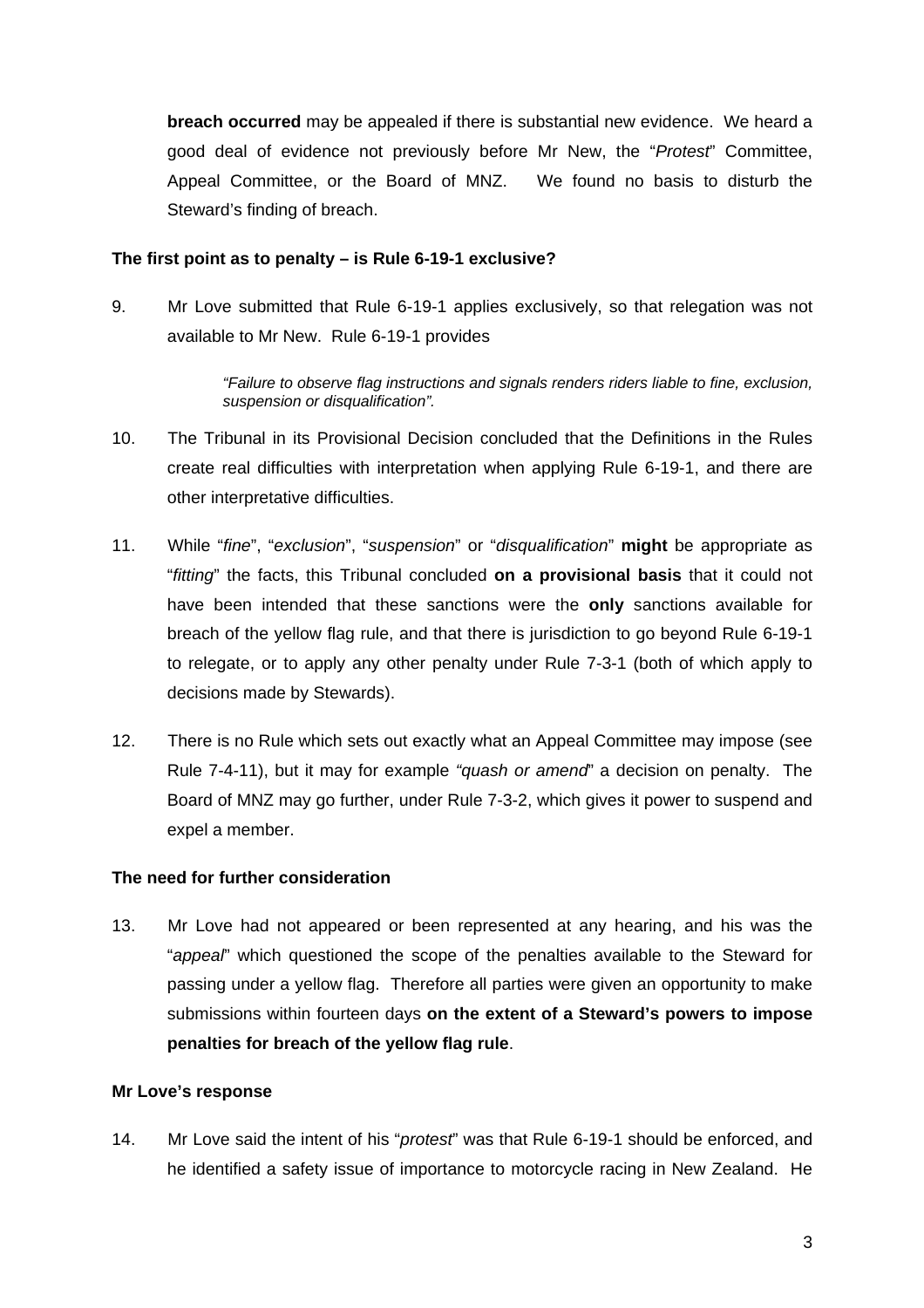did not seek to benefit from the outcome, but he says that he expects fellow competitors will abide by the Rules.

15. He lodged a "*protest*" because Mr New indicated that was the correct procedure, and he emphasised that he had only wanted to point out what he considered an incorrect ruling handed down **for such a serious safety offence**.

#### **Mr Rees**

- 16. Mr Rees competed this year in the Australian Superbike Championship representing New Zealand as the current 2005 Superbike Champion, but felt "*under a cloud*" as to whether he had been awarded the Championship because of the contest raised by these appeals. He advised the Tribunal that he has retired from racing as the current New Zealand Superbike Champion. In a balanced submission he says that Mr Stroud should have to undertake a "*stop and go*" penalty which would have affected him by some 30 seconds at Manfield Park, had there been further laps to complete the race.
- 17. In an endurance race at Pukekohe a time penalty of 20 seconds was imposed on Mr Stroud and Mr Rees. His submission was that a 20 second time penalty would be a "*fair judgment*" to reflect the infringement. Quite how that would affect the Championship was not made known to us.

## **Mr Unsworth for Mr Stroud**

- 18. Mr Unsworth, in a submission for Mr Stroud, addressed the Provisional Decision at paragraph 48, which recorded that not all the considerations in the Provisional Decision had been advanced during the hearing process. Mr Unsworth referred to his written submissions which went to the application of Rule 6-19-1.
- 19. In the Provisional Decision the Tribunal had looked at the Definitions in the Rules of the penalties set out under Rule 6-19-1, some of which seemed inappropriate to apply against a race already run, but some of the considerations referred to in the Provisional Decision were not fully explored in the hearing and the Tribunal considered the parties had to be given an opportunity to address them.
- 20. Mr Unsworth challenged the entitlement of this Tribunal to consider Mr Love's "*appeal*". However, the Tribunal has found it has that power, which cures the flaws in the MNZ process. This is an appeal by way of rehearing, and it is within the Tribunal's jurisdiction. Otherwise important corrective and curative powers would be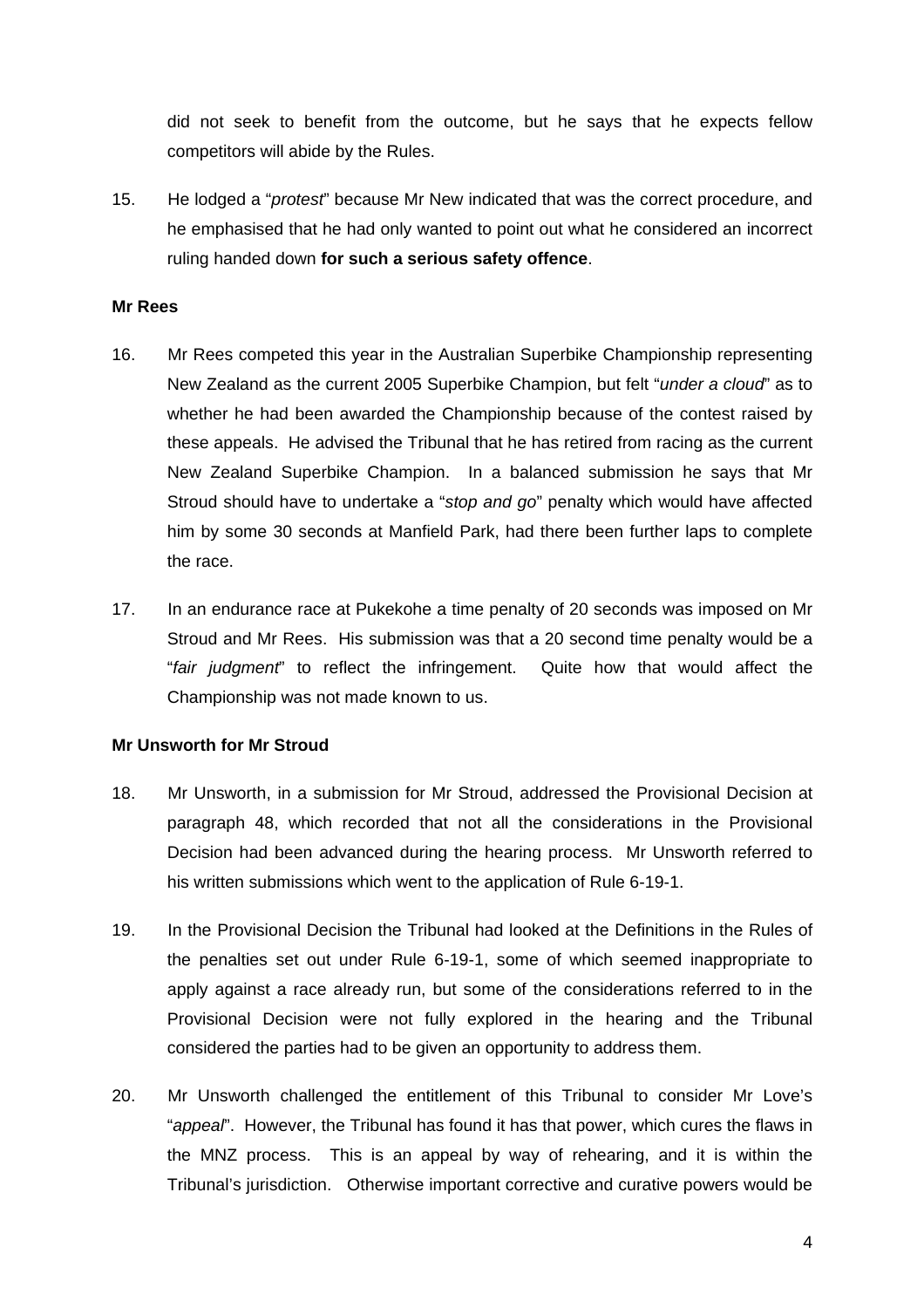lost, once this Tribunal has jurisdiction. Appellate procedures are structured, in part, for that purpose.

21. Otherwise Mr Unsworth supports relegation as originally imposed (the appeal on the facts having failed).

#### **MNZ**

- 22. Ms McDonald for Motorcycling New Zealand made a number of submissions regarding the Provisional Decision, some of which submissions were determined in the Provisional Decision (further submissions were invited only on the correct interpretation of Rule 6-19-1). The Tribunal, for the sake of completeness, responds to all her submissions.
- 23. First she submitted that there was no breach of the principles of natural justice by the Appeal Committee when Mr Stroud was not present to ask his own questions, and hear the questions asked Mr New by the members of the Appeal Committee. While Ms McDonald says that Mr Stroud would not have "*cross examined*" Mr New as to the facts, this misses the point. Mr Stroud was entitled to be present throughout the process, to hear what was said, and to respond as he thought appropriate. A party must be able to participate in the process sufficient to know what is under consideration. The right to be heard is much affected if that party does not know what else is said and done before the Tribunal.
- 24. Counsel's second submission was that if there was a breach of natural justice that did not invalidate the decision of the Appeal Committee. Ms McDonald puts this on the basis that the true question is whether a procedural defect produced an unfair result. Some procedural faults are of no moment. Here, it is not possible to conclude that the Appeal Committee would, or probably would not, have reached a different conclusion or the same decision by a different reasoning process, had the principles of natural justice been followed. While an Appeal Committee is not bound by the rules of evidence (Rule 7-4-10(i)), Rule 7-4-10(f) provides that appeals are by way of re-hearing based on the evidence produced at the first hearing, conducted by the persons or body whose decision is appealed against. That is why there are obligations to file written material including submissions under Rule 7-4-10(j), while allowing the Appeal Committee to conduct the hearing of the appeal "*in the manner it thinks fit*" under Rule 7-4-10(g).
- 25. The third submission was that the decision of the Board of MNZ must be considered. Ms McDonald points out that the Provisional Decision did not deal expressly with the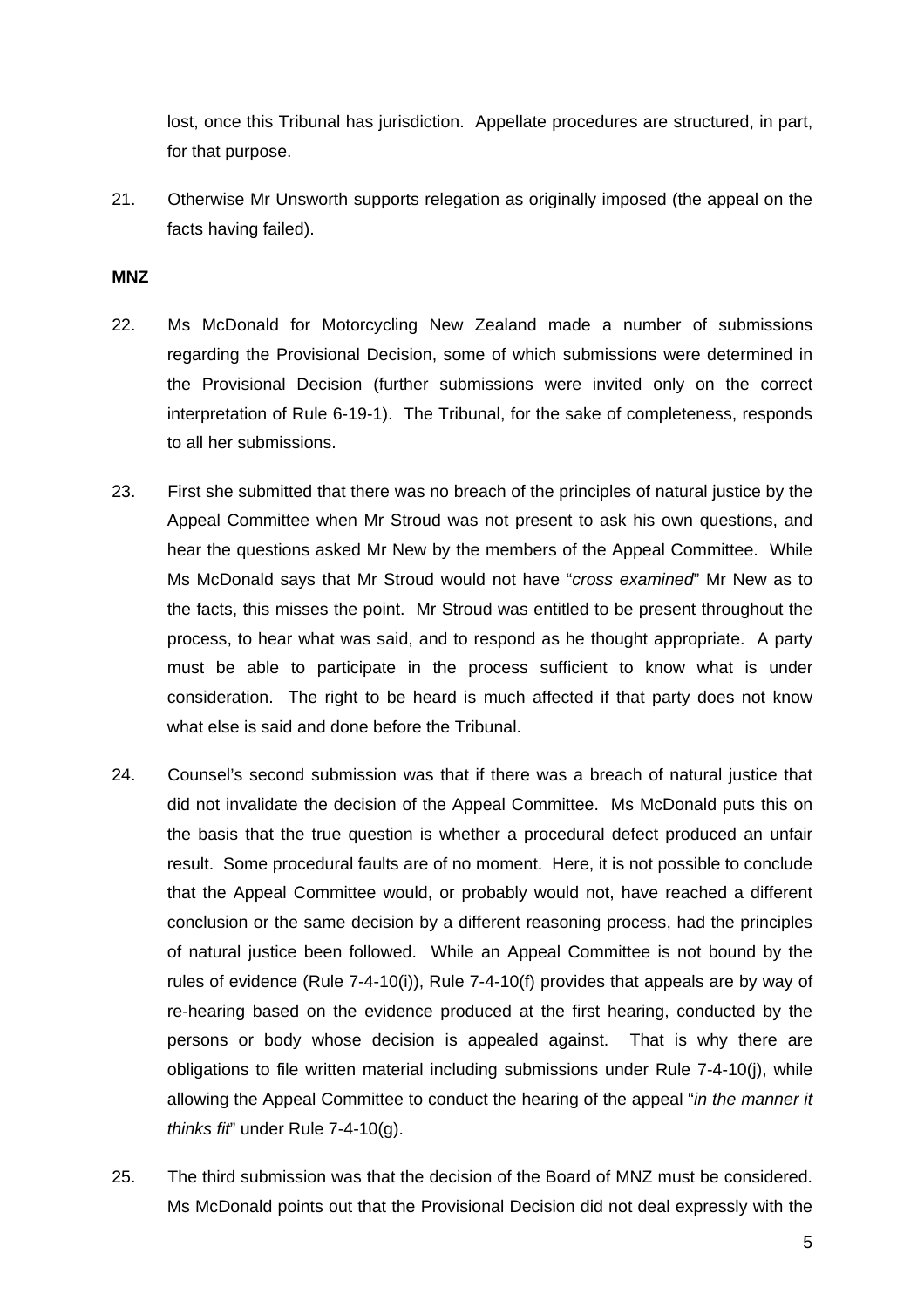decision of the Board of MNZ. Rule 7-4-12 provides that no "*charge, penalty, decision or order*" will be "*held invalid by reason only of any defect, irregularity, omission or want of form, unless the Board is satisfied that there has been a miscarriage of justice*". Counsel submits that this test of "*miscarriage of justice*" is set at a high level, "*and therefore the decision of the Board should stand*". The miscarriage of justice arises from the way the Appeal Committee conducted its business, and that was in no way cured by the MNZ Board's process.

26. The fourth submission is comprehended in the discussion which follows.

# **Reconsideration by this Tribunal of the penalties available for breach of the yellow flag rule – is Rule 6-19-1 exclusive?**

27. The Provisional Decision set out the reasons why Rule 6-19-1 may not be exclusive as to penalty. The reasons are repeated.

#### "*The Penalty*

- *39. Having determined that the decision that Mr Stroud infringed the yellow flag cannot be overturned, it is necessary to consider the appropriate penalty. Mr New initially imposed relegation and it appears from the evidence before the Tribunal that this has been a penalty which has often been imposed for a breach of the yellow flag rule. In endurance races where there are different classes of vehicle, time penalties have also been imposed. Because of the findings on procedure already made, it is in effect necessary for this Tribunal to consider the penalty anew but in doing so it has had regard to Mr New's views and the past practice of MNZ officials. It is, however, necessary to first consider whether Mr Love's point was correctly taken, namely that Rule 6-19-1 applies and disqualification* [this should have read: relegation] *was therefore not available to Mr New, in which case it would not be available to this Tribunal.*
- *40. Arguably, there are two possible sources of the steward's power to impose a sanction on a breach of the yellow flag rule. The first is Rule 6-19-1 which states:*

*"Failure to observe flag instructions and signals renders riders liable to fine, exclusion, suspension or disqualification."* 

- *41. Rule 7-3-1 sets out the penalties which may be imposed by the steward pursuant to "this Rule". They are:* 
	- *(a) reprimand;*
	- *(b) a fine of not more than \$50;*
	- *(c) exclusion from entry at the meeting;*
	- *(d) referral of any matter to the Board;*
	- *(e) relegation and/or exclusion;*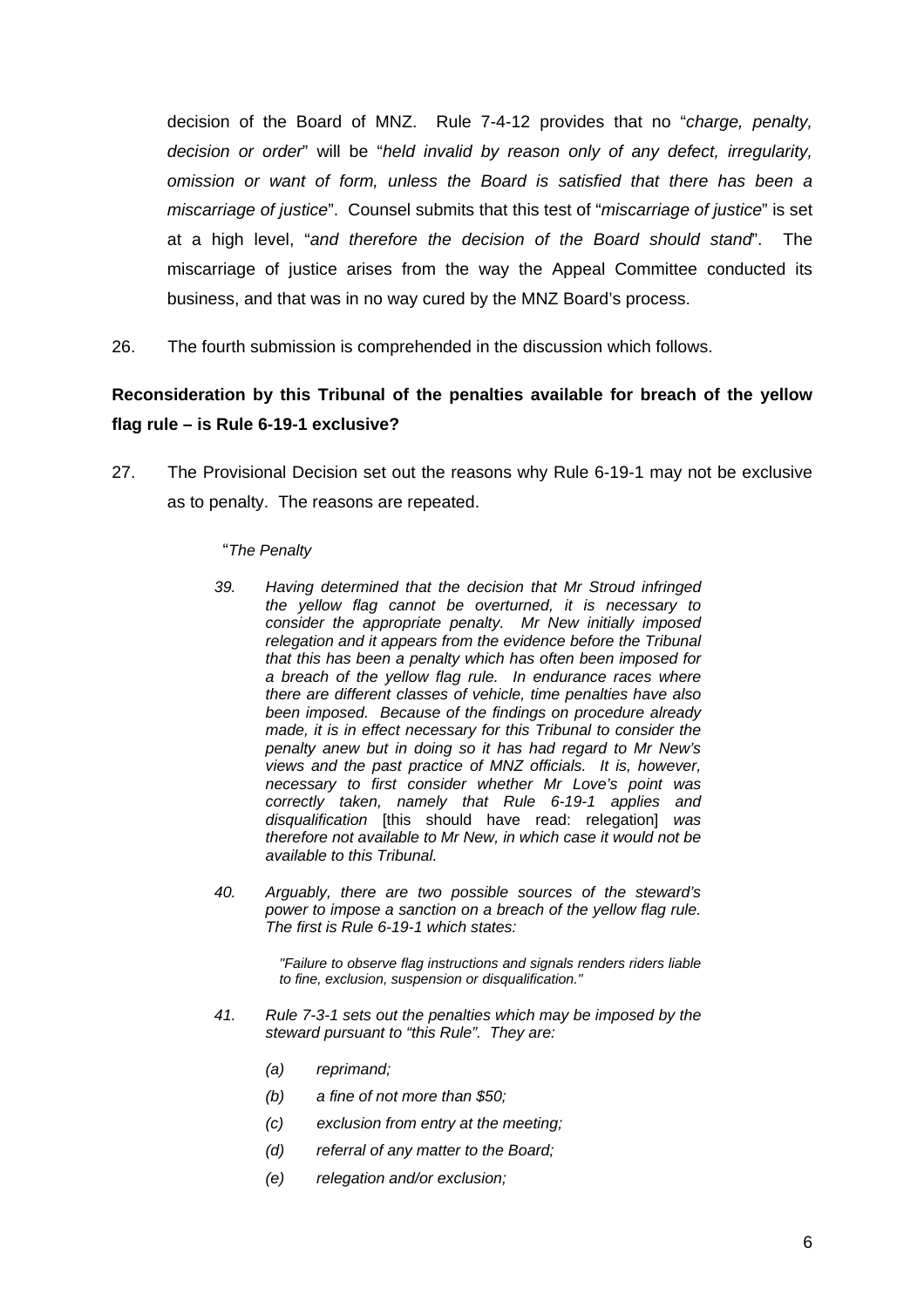*(f) in Road Race, a time penalty exists for jumping the start, refer to Rule 6-21-19.*

*The Tribunal interprets "this Rule" to mean Rule 7 and notes that it was under Rule 7-1 that Mr New made his initial decision.* 

*42. Rule 6-19-1 refers to "exclusion, suspension or disqualification". Each of these penalties is defined in the Manual. The definitions are:* 

*Exclusion: the prohibiting of a person or body of persons from taking part either in some particular capacity or in any capacity whatsoever in a certain vehicle or of vehicles of a certain type or a vehicle accessory, from being driven or used in a specified competition. Exclusion may be pronounced by a competent authority either before, during or after the competition, and may be made retrospective, subject to confirmation by the Steward of the meeting before doing so.* [Emphasis added in this Final Decision]

*Suspension: The prohibition by the MNZ Board, for a definite period or sine die of a person or body of persons or a certain vehicle or of vehicles of a certain type or of a vehicle accessory from taking part in any capacity or being driven or used, as the case may be, in vehicle competition within New Zealand.* 

*Disqualification: The loss for all, or a stated time, of any right to take part in any capacity whatsoever in any international vehicle competition. A sentence of disqualification may be pronounced on any person or body of persons or on any one or more vehicle by the Board. The rights lost under a sentence of disqualification can only be restored by MNZ.* 

- *43. The definitions of "exclusion", "suspension" and "disqualification" leads* [sic] *to serious difficulties of interpretation when considering Rule 6-19-1. In the Tribunal's view, only the penalty of "exclusion" can possibly have application in this case. This is because neither "suspension" nor "disqualification" as defined, have retrospective effect. Even if a Steward can suspend, notwithstanding that suspension is a "prohibition by the MNZ Board" (and the Tribunal makes no decision on this point), the wording of the definition clearly suggests an action which has future effect. Likewise, the definition of "disqualification" also imports a future event. Neither definition is said to have retrospective effect. As "exclusion" is defined as having retrospective effect, the Tribunal would have thought that there would have been a similar provision in the other two definitions if they were intended to also have retrospective effect.*
- *44. Exclusion can be retrospective but its definition does not suggest that it was intended to be used to disqualify a rider as the Protest Committee purported to do in this case. Its emphasis is on capacities and vehicles.*
- *45. It is therefore the Tribunal's view that while in certain circumstances, exclusion or suspension or disqualification may be appropriate, the limited nature of the sanctions as defined suggests that it can not have been intended that these sanctions and a fine were the only sanctions for a breach of the*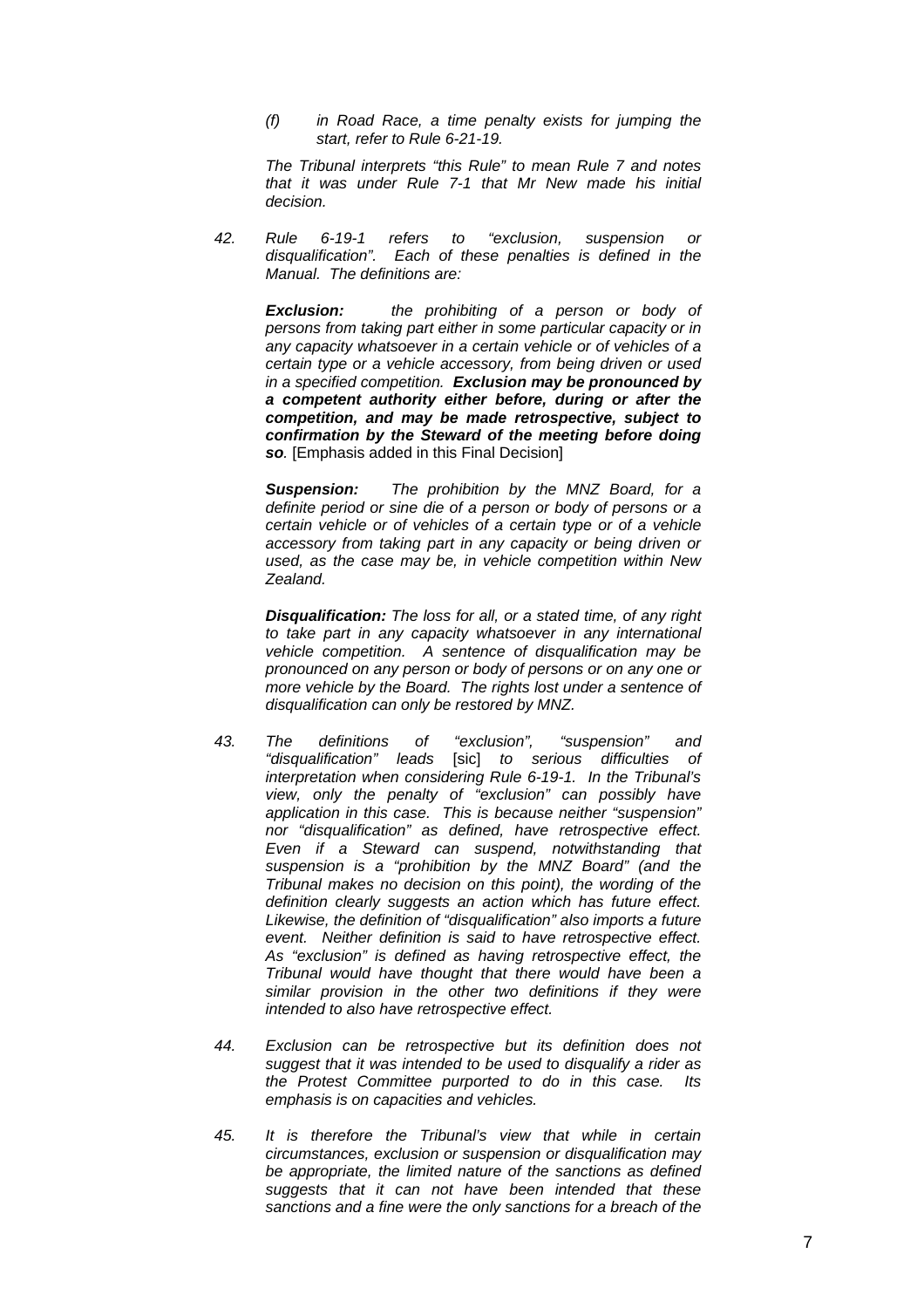*yellow flag rule. In many circumstances, and in the Tribunal's view this is one of those circumstances, a fine for such a breach would not be appropriate. In these circumstances, the Tribunal is of the view that the more general penalty sanctions under Rule 7-3-1 also have application to yellow flag breaches. Because of the definition of the terms used in Rule 6-19-1, the Tribunal is of the view that it could not have been intended that those penalties were the only penalties that could be imposed. In the circumstances, Mr New's decision to relegate Mr Stroud was a decision which he was entitled to make.* 

- *46. In the Tribunal's view, there is no basis to overrule Mr New's decision to relegate. Mr Love's appeal was based on a misconception of Mr New's powers that he could not impose relegation. That misconception is readily explicable by the complexity and contradictory nature of the Rules.*
- *47. Mr Stroud seeks the reinstatement of relegation if his appeal on the factual grounds does not succeed. There is no evidence to suggest that any person other than Mr Rees was affected by the overtaking. It is therefore the provisional view of the Tribunal that the penalty should be relegation to second position."*
- 28. The Tribunal recognised the express retrospective effect of exclusion. The wording of the Definition did not seem to operate as a "*disqualification*" as that term is understood, as it is defined as a *"(prohibition) … from taking part*". The definitions of disqualification (applying only to international events), and suspension, leave just fine and "*exclusion*" available to the Steward for this race. Even then, exclusion is "*by a competent authority*" and has retrospective effect if the Steward confirms it. So if the Steward imposes the penalty, this presumably does away with that requirement.
- 29. A further consideration was that where sanctions are involved, the Rules should not be read to prefer an interpretation which is so restrictive as to the range of penalties, unless that is the plain and unavoidable reading.
- 30. This led to the provisional view that it could not have been intended that Rule 6-19-1 was exclusive, but the Tribunal did feel some unease about this, given the specific reference to the particular breach in Rule 6-19-1.
- 31. We have been compelled to reconsider this issue.
- 32. Ms McDonald submits that Rule 6-19-1 is exclusive, and if a rider breaches the Rules in a particular race then that person runs the risk of being "*excluded*" **from the results,** and that is what exclusion means when the Rules are read as a whole.
- 33. Ms McDonald referred to other parts of the Rules to show that exclusion is applicable per race, in the way "*disqualification*" is usually understood. To reinforce the point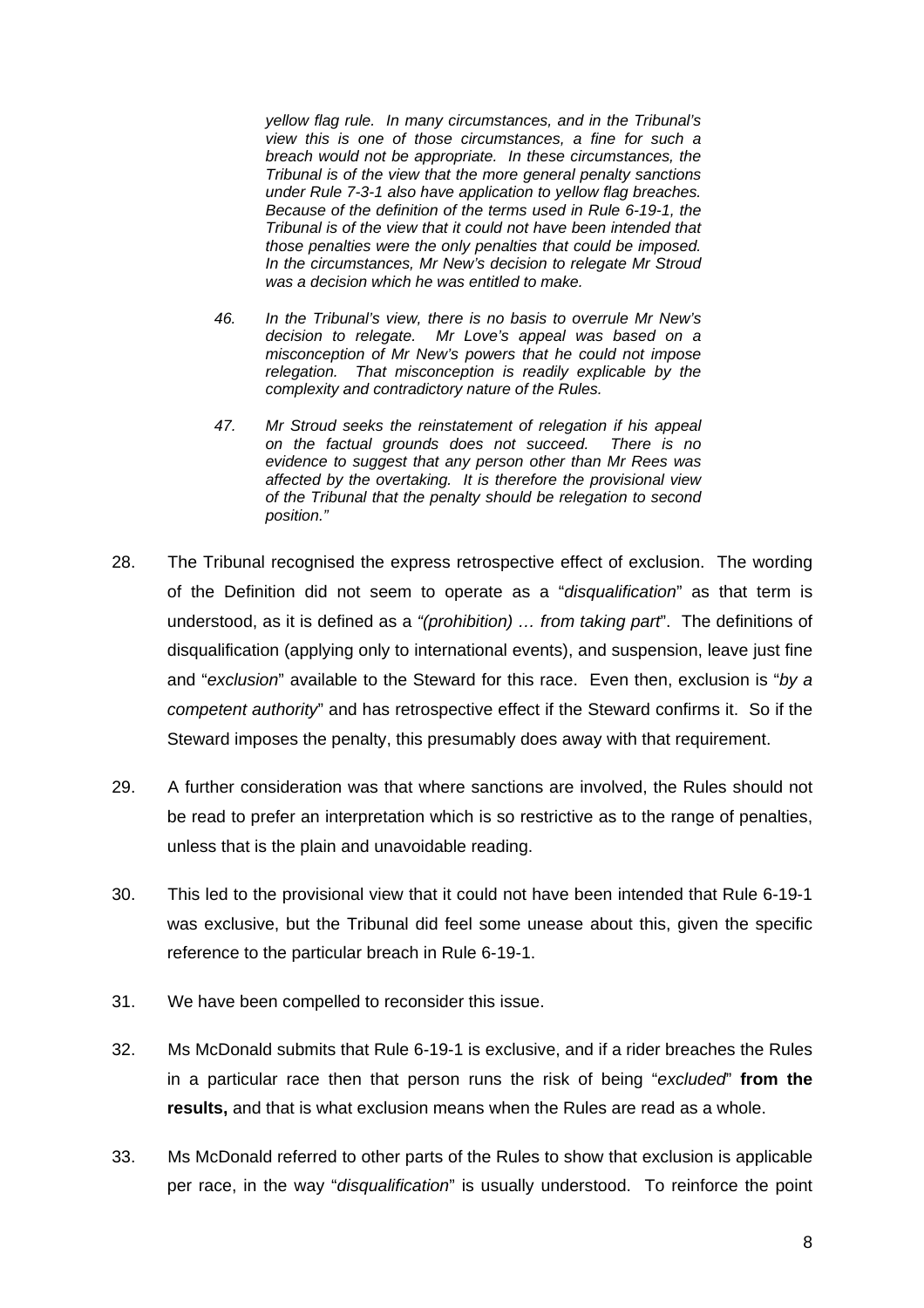there is reference to Rule 6-12, which provides for "*instant exclusion*" for refuelling other than at the allotted pit; and Rule 10.6 which relates to exhaust systems which must be fitted and mounted in a certain way, failing which "*this will be cause for exclusion*". Rule 6-11 refers to circumstances including careless riding and other infringements, which may be punished by "*fine, exclusion, suspension or disqualification*". A competitor starting in a race before fees are paid should be liable to a similar range of penalties under Rule 5-8-2, and Rule 5-9-1 renders a competitor liable to exclusion, suspension or disqualification (but not a fine) for competing with an injury or medical condition which may affect riding.

- 34. The Tribunal notes other provisions as follows.
	- Under Rule 5-2-9 any person who competes while not the holder of a current competition licence should be liable to a "*fine, suspension or disqualification for life*".
	- Under Rule 5-7-3 a rider who allows a non-entered person to compete on their entered motorcycle without permission "*should be excluded from the meeting*".
	- Under Rule 5-8-3 no entry should be accepted "from a disqualified or suspended competitor until the time of his/her disqualification or suspension has expired" (that strongly suggests that disqualification or suspension have "forward" implication).
	- Under Rule 6-8-3 *"a competitor may not, under the penalty of exclusion, receive any outside assistance during the race*".
	- Under Rule 6-10 (overtaking) Any competitor "*guilty of foul or unfair riding should be excluded, suspended, disqualified, or otherwise punished*".
	- Under Rule  $6-16 a$  list of unpaid fees fines etc. shall immediately after the meeting be forwarded to the Secretary of the Club holding the meeting to MNZ which shall enter information in a register and which may not allow competitors to enter or compete until moneys have been paid, and until then *"they should be deemed to be excluded, suspended, or disqualified"*.
- 35. The Tribunal accepts that "*exclusion*" can be applied to "*disqualify*" (in ordinary parlance) a competitor from obtaining any points in a race, even though the definition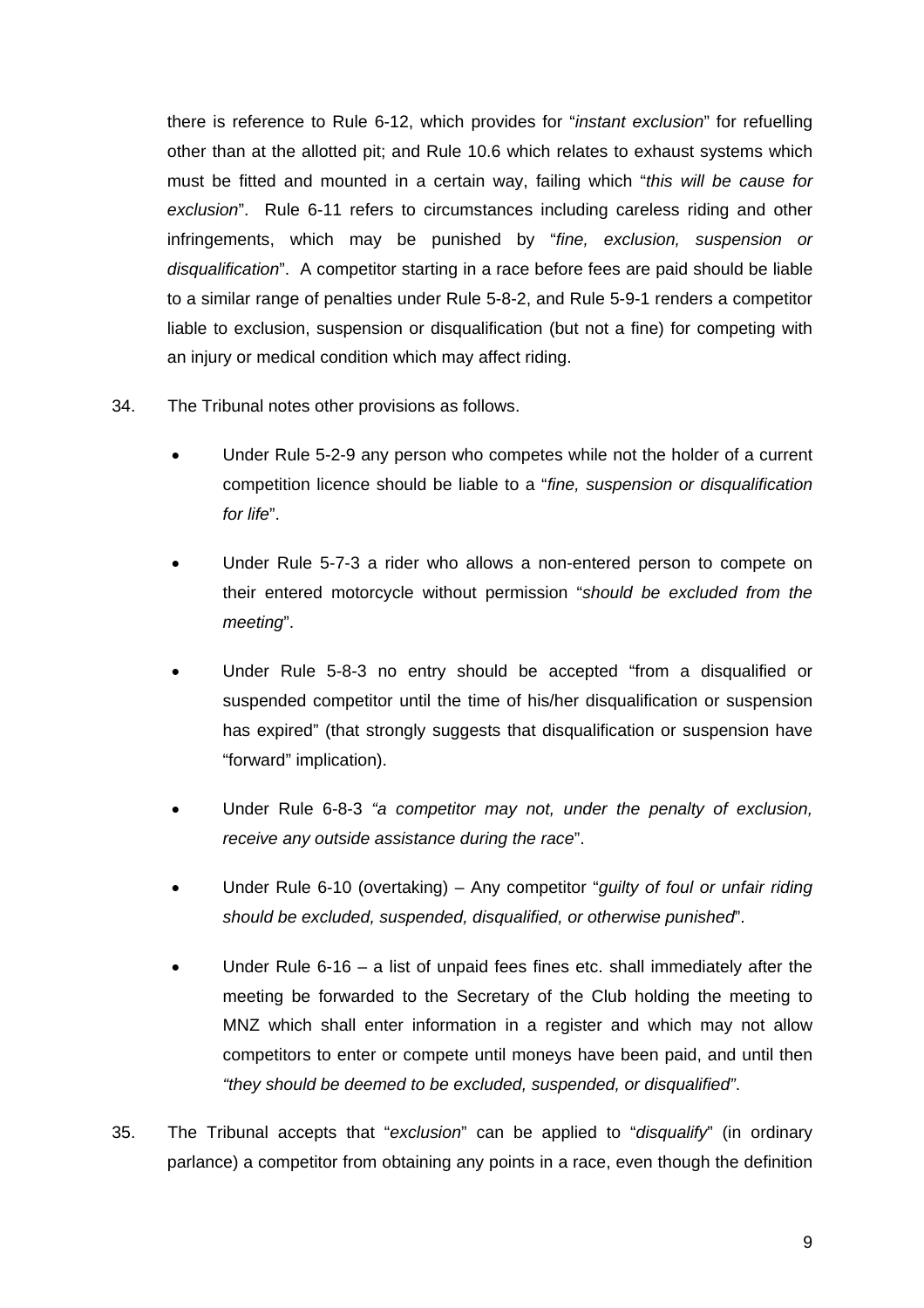does seem more like a disqualification as that word is commonly understood. The dictionary provided by these Rules leads to that conclusion.

- 36. This returns the Tribunal to the very point of Mr Love's "*protest*". The Appeal Committee imposed the sanction of exclusion after deciding that relegation was not an option under Rule 6-19-1. Rule 7-3-1 had no application.
- 37. In considering whether Rule 6-19-1 is restrictive, it is necessary to consider the meaning of "*renders riders liable*" as that term appears in the Rule. In the civil context it means "*renders responsible at law*"; see *Baylis v. Waugh* [1962] NZLR 44 and *Dairy Containers Ltd v. NZI Bank Ltd* [1995] 2 NZLR 30. Thus, while an infringement renders a rider **liable** for a sanction, the imposition of that sanction is not mandatory.
- 38. In *Squibb United Kingdom Staff Association v Certification Officer* [1979] 2 All ER 452 at 459, CA per Shaw, J:

*"The phrase 'liable to' when used otherwise than in relation to legal obligations has an ordinary and well understood meaning, namely 'subject to the possibility of' ".* 

- 39. In Collins Dictionary of the English Language (2nd Ed.) the word "*render*" is defined as "*to cause to become*". In the Oxford English Dictionary Vol. VI "*liable*" is defined as "*exposed or subject to, or likely to suffer*".
- 40. There is Canadian authority in relation to offending which holds the word "*liable*" as meaning "*may be condemned to*" under the provisions of the Highway Code in Quebec. While there is authority, in the context of specific statutes, whereby the words "*liable to*" mean "*bound to pay*" those authorities differ from the expression employed here "*renders …. liable*" to what is a range of penalties.
- 41. Wherever there is doubt in respect of a penal provision which leads to sanctions, interpretation should favour the person potentially subject to them. For that reason the Tribunal concludes that Rule 6-19-1 is discretionary as to whether a penalty applies, and which of the penalties applies.
- 42. Thus, if Rule 6-19-1 is given a restrictive interpretation, there were three options open to Mr New. He could have taken no action, or he could have fined Mr Stroud, or he could have excluded him from the result. Disqualification was not available, and suspension is a Board function but **may** be delegated. The Tribunal does not have to reach a concluded view on that last issue.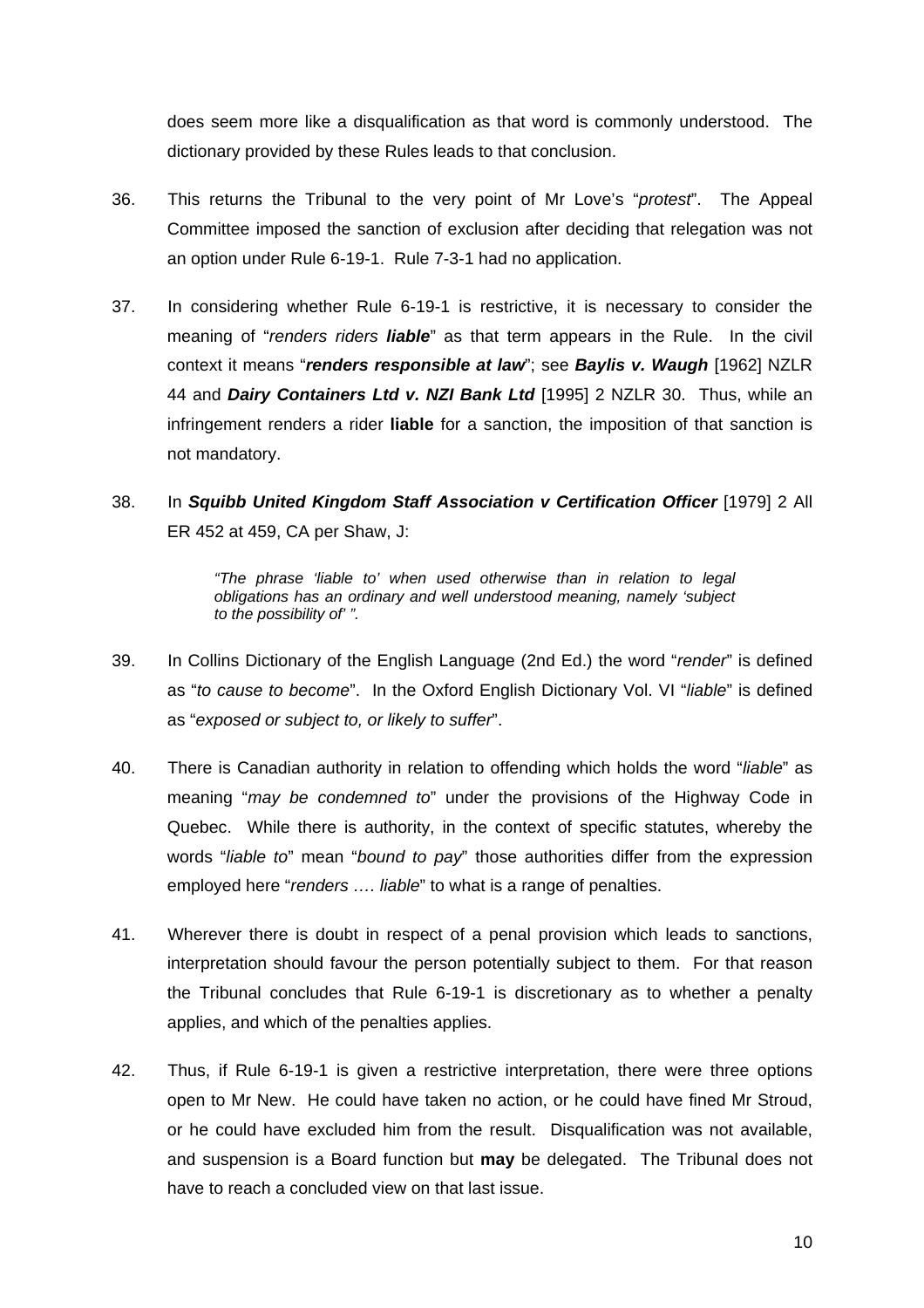- 43. In the Provisional Decision, the tentative view was expressed that if the only available sanction was a fine, this could not have been the intention of the Rules. The Tribunal now accepts that exclusion was available. On the basis that the imposition of a sanction is not mandatory and that there is no intermediary sanction between a fine and exclusion, there is an argument that the restrictive interpretation gives an absurd result and should not be adopted. This view is supported by the surprise of some of the MNZ's officials' at learning that relegation was not available, the past practice of both relegating and applying time penalties for breaches of the yellow flag rule, and the wider range of sanctions available under the International Rules, such sanctions including ride-throughs. If it is accepted that the restrictive interpretation gives an absurd result, there is an argument for ignoring the restrictive interpretation and allowing the Steward to exercise his or her rights under Rule 7-3-1.
- 44. The contrary view is that Rule 6-19-1 applies to a specific situation and contains the only range of sanctions available, thus excluding the application of other sanctions under the general Rule 7-3-1. This construction is supported by a principle of statutory interpretation, namely that a general sanction provision can not be applied if there is a specific provision to cover a specific situation, unless the statute expressly or impliedly permits the application of the more general sanction.
- 45. Notwithstanding the unfairness and hardship which this decision **may** create, the Tribunal has concluded that the restrictive interpretation is the correct one in this case. The Manual is replete with rules with provisions where particular sanctions apply. Many of these have already been noted. If Rule 6-19-1 can be given a nonrestrictive construction, so can all these other rules. In the Tribunal's view, it could not have been intended that so many specific provisions could be ignored in favour of the general provision. Further, if Rule 7-3-1 is to apply in this case, it is necessary to read into Rule 6-19-1 words which are not there, namely "*and any other remedy under Rule 7-3-1*". It is only in the clearest circumstances that a rule should be so constructed. This is particularly so in this case when MNZ supports the plain meaning of Rule 6-19-1 and where it has not sought to incorporate into the Manual the wider international rules.
- 46. The Tribunal has come to the conclusion that Rule 6-19-1 is to be restrictively interpreted after a great deal of consideration and debate. A restrictive interpretation of the Rule may, in many cases, lead to a harsh and unfair result and possible injustices even though there is a spectrum of possibilities resulting from no penalty to exclusion, and in some cases disqualification, and suspension. The lack of options in the exercise of discretion is curious, especially given the range of sanctions in Rule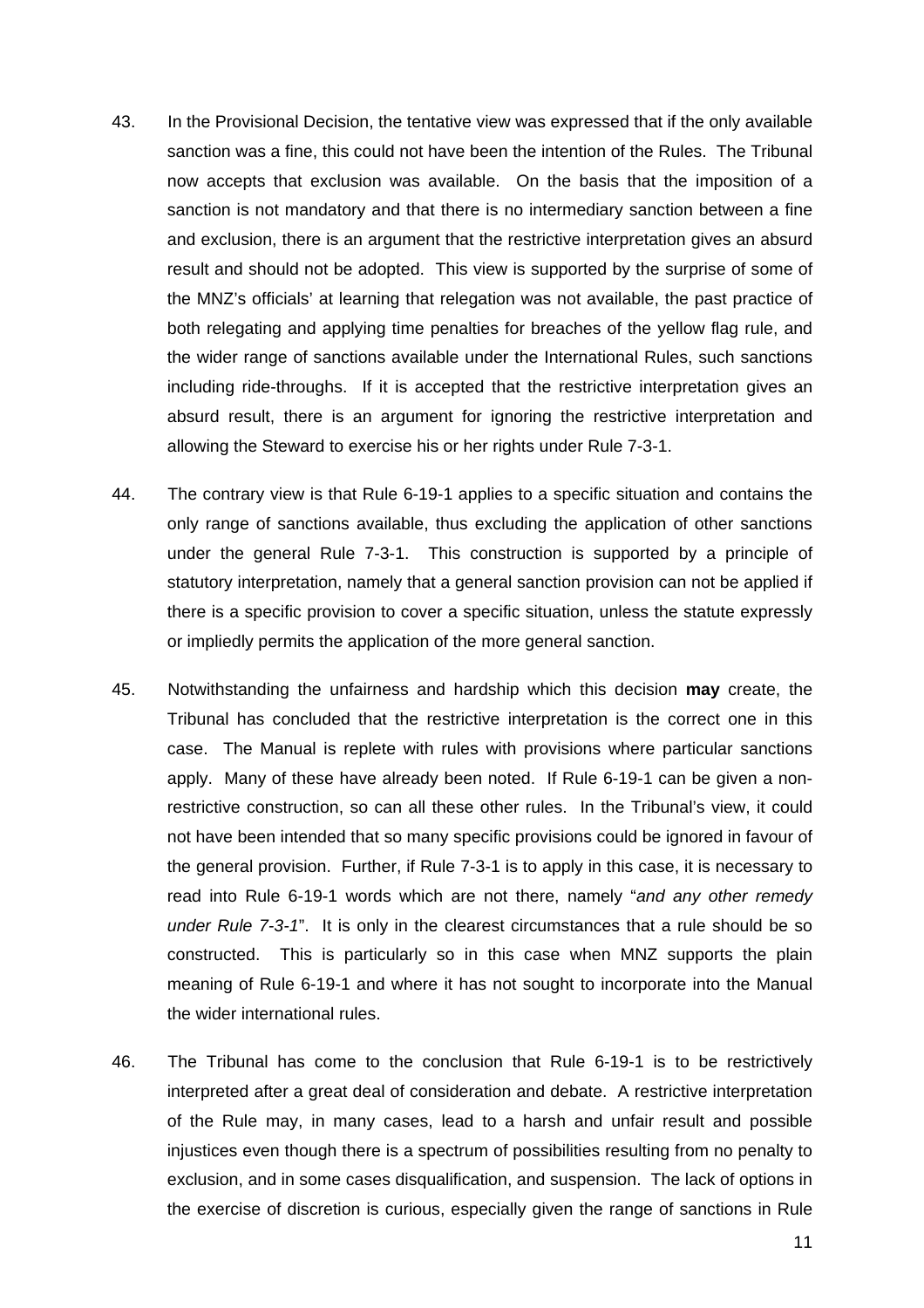7-3-1. In this case, whichever interpretation is adopted there will be perceived unfairness to one of the parties to this proceeding. However, this possible unfairness does not, in the Tribunal's view, allow it to give a meaning to a rule which is plainly not available when the normal rules of construction are applied. There is no "*override*" provision because the Tribunal does not like the results of applying an orthodox interpretation. The result, however, does show the need to review this and other provisions in the Manual.

47. As already indicated, the Tribunal does not consider that a fine is appropriate. It accepts MNZ's submission on this point. This leads to the inevitable conclusion that the sanction to be imposed in this case is one of exclusion.

#### **RESULT**

48. For the reasons given, Mr Stroud's appeal is dismissed.

#### **CONCLUSION**

- 49. This Final Decision is not complete without some overall expression of the Tribunal's perspective of the case. The case has taken longer than the Tribunal would have liked. That resulted from the need for an evidential hearing, and the receipt of further submissions over a quite extended period. It will be obvious that the Tribunal has reached the final decision with some misgivings, particularly because of the straitened effect of the interpretation of the Rules, providing a limited range of penalties in these circumstances. That is not to say that the penalties in Rule 6-19-1 may not be appropriate. It does seem odd, however, that where the Rules provide, as here, for a decision that there be no penalty, that there is no graduated range of penalties to fit the particular breach. As Motorcycling has in other cases imposed penalties other than those held available under Rule 6-19-1, this is something that must be addressed as a matter of urgency.
- 50. It is also important to recognise that while Mr Stroud has been unsuccessful in his appeal, he has succeeded in his case that the processes adopted were flawed. His position in that sense has been vindicated.
- 51. The Tribunal concludes by noting that every participant in this process, from officials through to competitors and adjudicating bodies, have acted in good faith, if some have fallen into process error. The problem has arisen essentially because of the way the Rules are drafted, and can quite easily be put right. The case has also been useful, so the Tribunal thinks, in helping Motorcycling recognise that there are